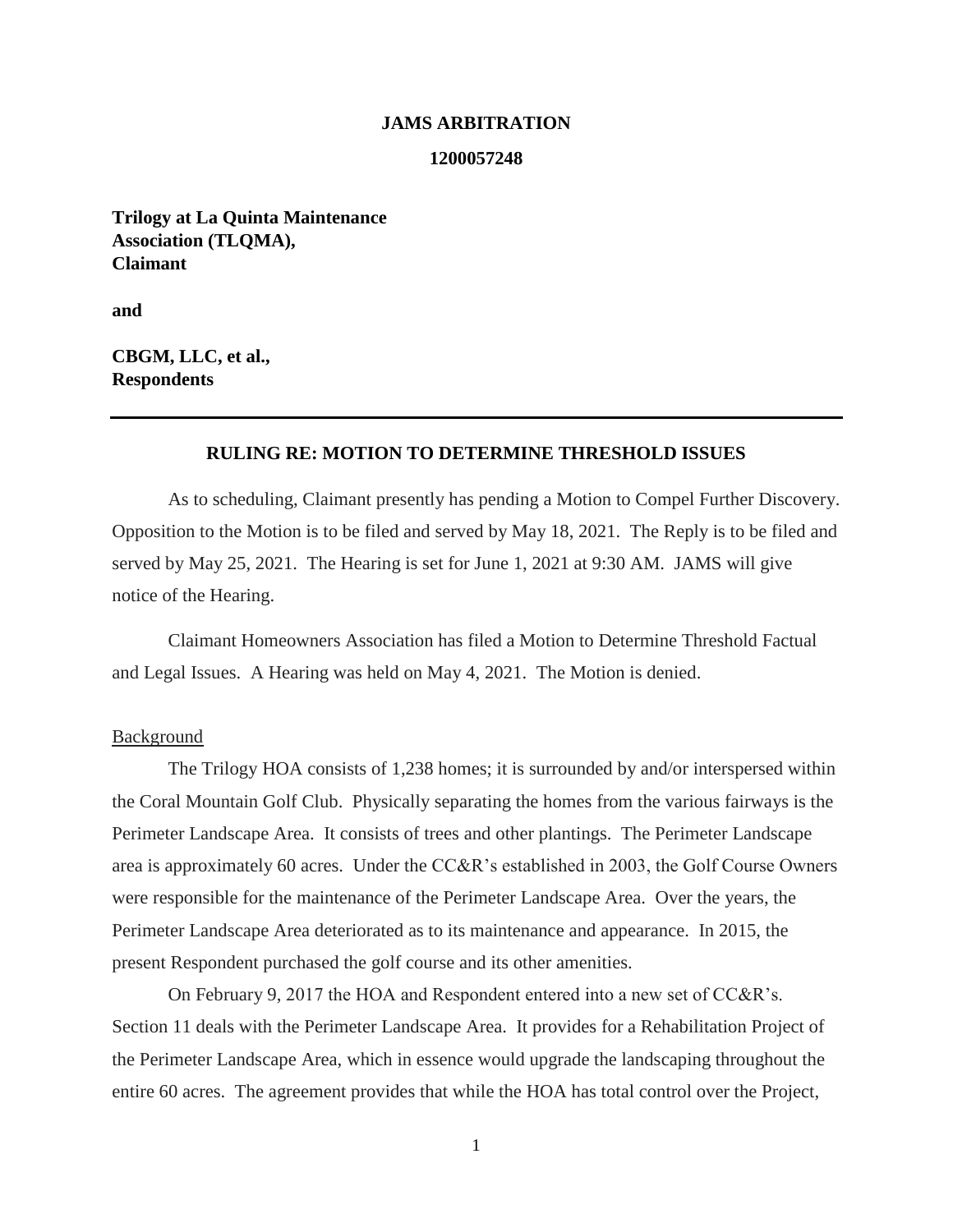the Golf Course Owners will pay one-half of the costs, not to exceed \$1.25 million. (Of that amount, \$225,000 was to be paid in cash; the remaining portion was to be paid by crediting members of the HOA, with use of the golf course and other amenities.) The Agreement further provided that each entity would be responsible for one-half of the maintenance (including tree trimming) of the Perimeter Landscape Area.

By way of its Claim in Arbitration, the HOA contends that the Golf Course Owners have breached the Agreement in that they are no longer crediting members of the HOA with use of the Golf Course and other amenities. The HOA further alleges that the Golf Course Owners have breached the Agreement by not paying their one-half portion of the maintenance costs.

In response, and by way of their Answer and Cross-Claim, the Golf Course Owners contend that the February 9, 2017 Agreement was procured by "fraud in the inducement." They assert that at the time the February 9, 2017 Agreement was signed, the actual maintenance contract was not in existence and that the HOA promised the Golf Course Owners that the HOA would work with the Owners in arriving at an agreeable maintenance contract and an agreeable amount of money relative to maintenance. The Owners contend that they had no input into the maintenance contract and did not agree to pay one-half of the maintenance costs to the extent they are being charged. They further contend that the Rehabilitation Project was to occur two holes at a time, that maintenance costs would not exceed a total of \$221,000 per year and that they would not have to pay maintenance fees during the Rehabilitation of the Perimeter Landscape Area.

### Claimant's Motion

By way of its Motion the Homeowner's Association seeks a determination:

"1. That Golf Course Owner's seventeenth affirmative defense ('Fraudulent Inducement') and twentieth affirmative defense ('Concealment') should be dismissed;

 2. That Golf Course Owner's counterclaims for 'Intentional Misrepresentation/Concealment' and 'Negligent Misrepresentation' should be dismissed; and

 3. That the parties are bound by the 2017 Restated Golf Course CC&Rs, which are valid and enforceable and control the relationship between the parties in this proceeding."

The Homeowner's Association filed its Claim in Arbitration on or about May 28, 2020. The Golf Course Owners' Counterclaim was filed on or about June 26, 2020. The majority, if

2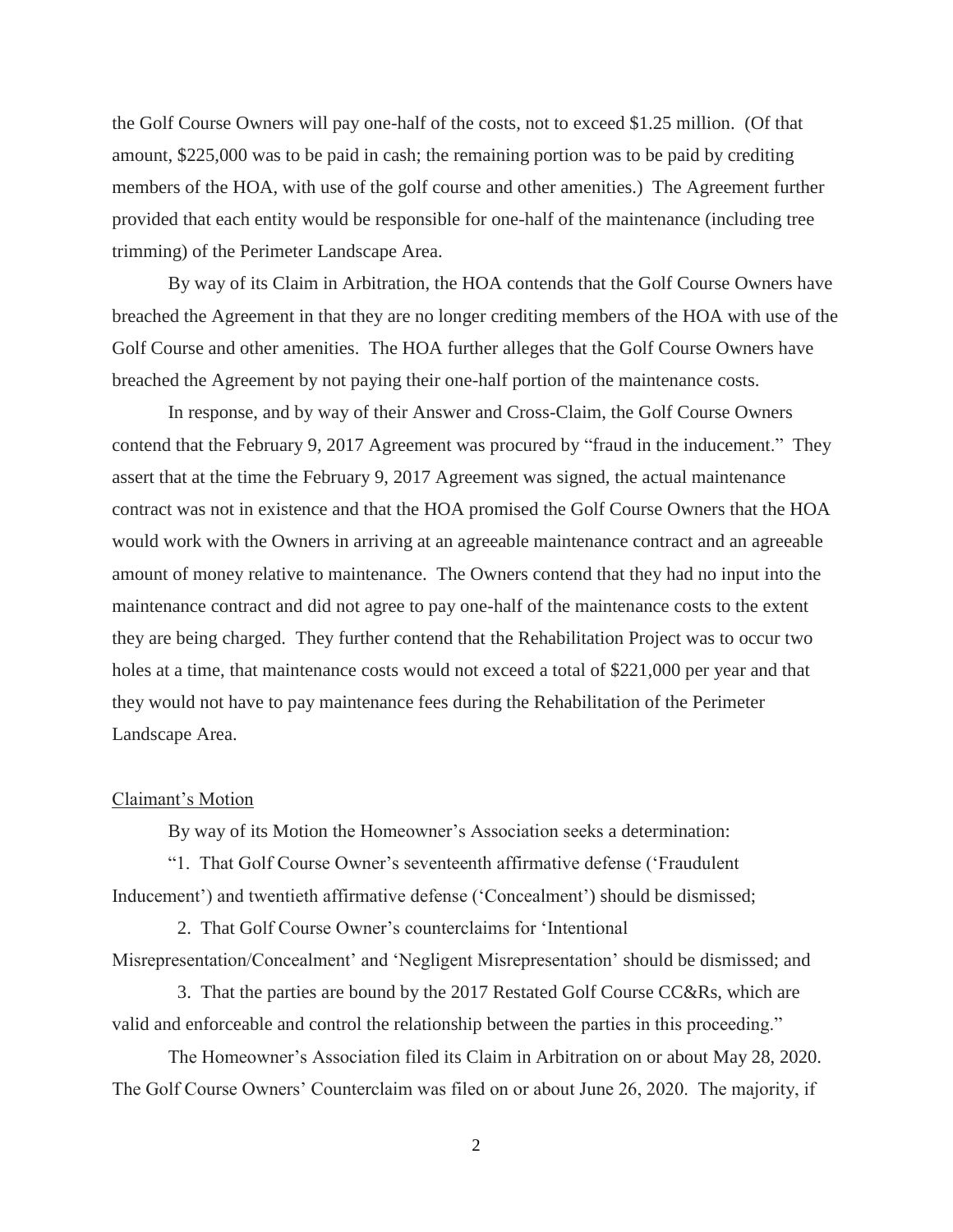not all of the alleged "misrepresentations" and or "promises" supporting the Golf Course Owners' contention of "fraud in the inducement" were made on February 9, 2017. The Counterclaim was filed in June of 2020. On this basis Claimant contends by way of its Motion that all of the fraud based affirmative claims and defenses posited by the Respondent should be dismissed based on the Statute of Limitations.

The HOA further contends that to the extent the February 9, 2017 alleged "promises" are relied upon by the Golf Course Owners as the basis for their Breach of Contract claim, the claim is barred by the 2 year statute of limitations.

Other grounds pursued by the HOA are: (1) the Parole Evidence Rule prevents oral promises from altering or contradicting the February written agreement; (2) California law precludes converting what is in essence a Breach of Contract claim into a Tort claim; (3) the Golf Course Owners' Fraud claims are barred by the doctrines of Waiver and Estoppel; and, (4) that enforcement of the oral "promises" relative to maintenance costs and proceeding with the Rehabilitation Project 2 holes at a time, would violate the Statute of Frauds.

## Discussion

 $\overline{\phantom{a}}$ 

First, while the Motion is entitled "Motion to Determine Threshold Factual and Legal Issues," its import is truly that of a Motion for Summary Adjudication. By way of the Motion, Claimant is seeking a dismissal of various counterclaims and affirmative defenses. It is further asking that I declare as a matter of law, that the parties are bound by the February 9, 2017 Contract. In essence Claimant seeks resolution of the liability portion of the dispute. (This is quite a bit more than "determining a threshold legal issue.") It is also apparent, that the Golf Course Owners approached the Motion more along the lines of a Motion for Summary Adjudication, as opposed to a determination of some discrete legal issue, which would control or have impact on the litigation as a whole.<sup>1</sup> Given the nature of the relief sought, I am viewing the present Motion as one for Summary Adjudication. Based on the Declarations submitted in opposition to the Motion and the law, there are triable issues of material fact.<sup>2</sup>

<sup>1</sup> At page 20 of its Opposition, the Golf Course Owners indicate, "The Board's intentional, deceitful acts should not be rewarded, and the Course Owners respectfully request their affirmative defenses of fraudulent inducement and concealment be allowed to proceed through the presentation of evidence at Arbitration. It is further requested that the Course Owners' Counter-Claims be allowed to proceed in parallel." (Emphasis Added.)

<sup>&</sup>lt;sup>2</sup> The Declarations of Vincent Whittaker and Thomas Brown allude to numerous representations made by representatives of the HOA at the February 9, 2017 meeting. While objected to on the basis of Hearsay, I don't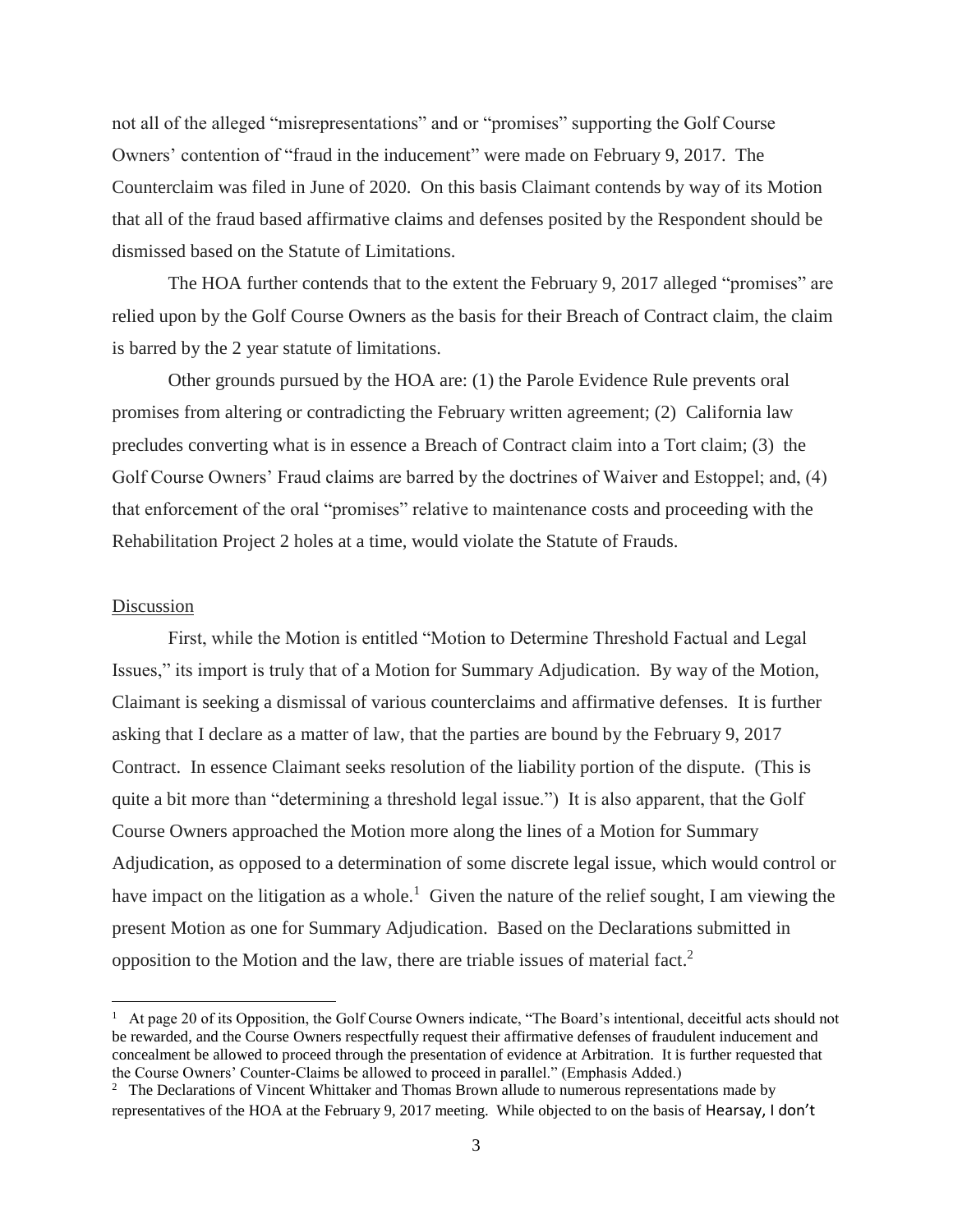The following discussion is not intended to judge the merits of the respective parties' factual or legal arguments. Nor is it intended to be construed as Law of the Case. The following brief discussion is centered on the Golf Course Owners' Affirmative Defenses premised on "fraud in the inducement" and the relevance of "fraud in the inducement" to the arguments put forth by Claimant, in support of its Motion.<sup>3</sup>

"Fraud in the inducement is a subset of the tort of fraud. It 'occurs when ' 'the promisor knows what he is signing but his consent is induced by fraud, mutual assent is present and a contract is formed, which by reason of the fraud, is voidable.'''(Citations)" (*Hinsley v. Oakshade Town Center* (2005) 135 Cal. App.4<sup>th</sup> 289, 294-295.) "[A] contract induced by fraud renders the entire agreement voidable, permitting the aggrieved party to defend a suit on the contract by objecting to its enforcement because [it was] procured or induced by fraud…[A] contract...induced by misrepresentations made with the intent to defraud…, whether divisible or not, [is] voidable. [An] action to collect on it could thus be defended on the ground that the Contract has been procured by fraud." (*Filet Menu, Inc. v. C.C.L. & G.* (2000) 79 Cal. App.4<sup>th</sup> 852, 861-862)

"Where fraud is relied upon as a defense merely '*neither the limitation of the statute nor the doctrine of laches* will operate to bar the defense of the invalidity of the agreement upon the ground of fraud, for so long as the plaintiff is permitted to come into court seeking to enforce the agreement, the defendant may allege and prove fraud as a defense. In short, it is not incumbent upon one who has thus been defrauded to go into court, and ask relief, but he may abide his time, and when enforcement is sought against him excuse himself from performance by proof of the fraud.' (Citation) 'Where no affirmative relief is sought, it is not necessary for him to have exercised an existing right to rescind.' (Citation) 'There are three methods by which, in cases

 $\overline{\phantom{a}}$ 

believe them to be such. The alleged statements and or promises made, are not being submitted for the truth of the matter stated therein, they are being submitted for the fact that the statements were made, as an alleged inducement to sign the agreement.

It must be further noted, that to the extent certain factual issues may not be addressed in Respondents' Declarations, the present Motion was not accompanied by a Separate Statement of Undisputed Facts, which has the dual purpose of providing for Due Process and an expeditious review by the trial court. (*United Community Church v. Garcin* (1991) 231 Cal.App.3d 327, 335.)

<sup>&</sup>lt;sup>3</sup> I do not address Respondent's Cross-Complaint and whether the Statute of Limitations has run on the Fraud and Breach of Contract claims. The reason it is not addressed, is that I believe the same basic evidence will be presented on the issue of fraud, whether in support of a defense or in support of an affirmative cause of action. As such, there is no need at this time to make a determination of these issues. (Clearly, there may be issues of tolling, a continuous course of conduct, or some other factor which may be applicable to the present facts.)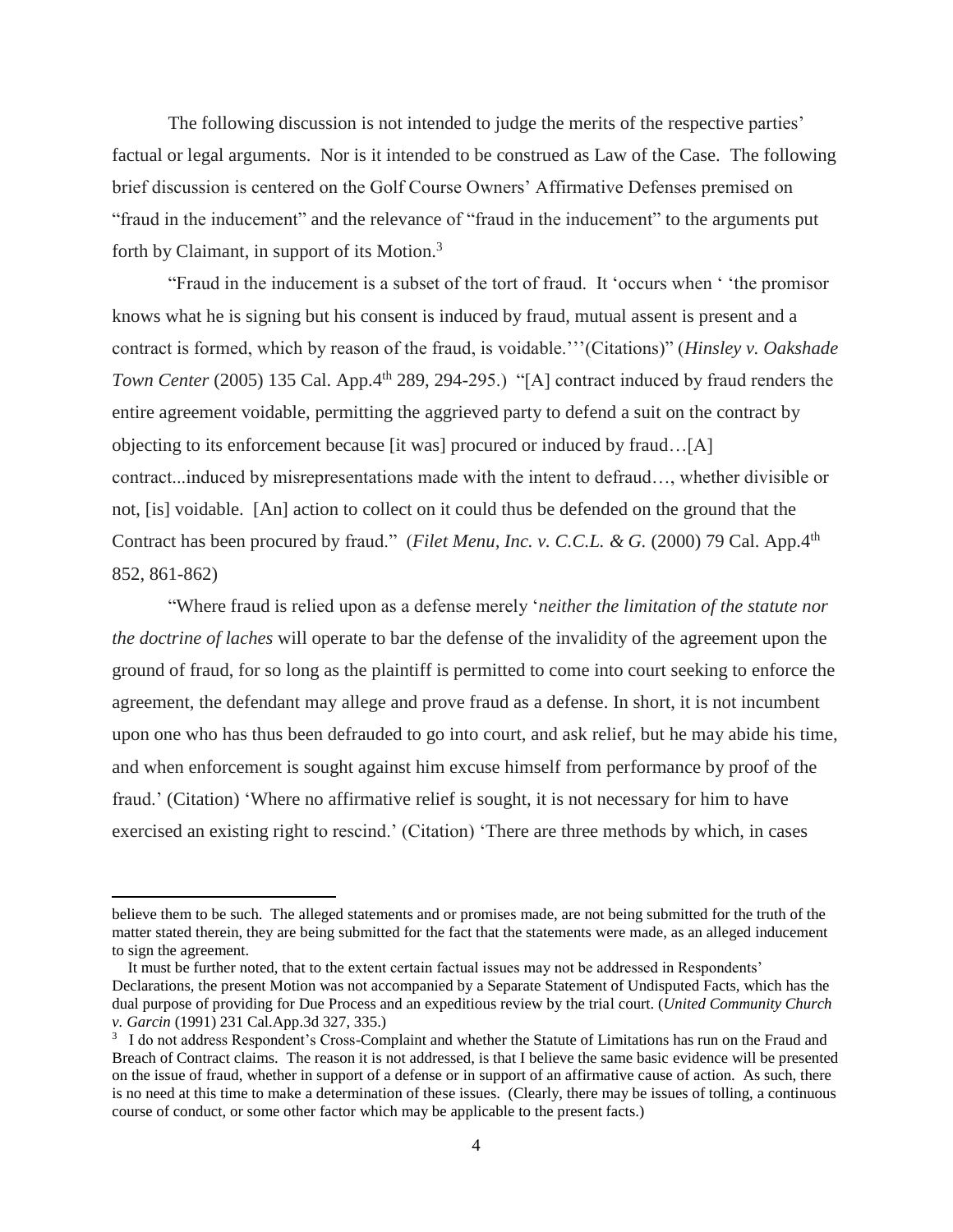like the present, a party defrauded may obtain relief: 1. Cancellation or rescission, etc.; ... 2. Affirmative relief by an action to recover compensation for the injury sustained by the fraud; ... 3. Defensive relief, whereby the fraud is set up by way of defense to defeat an action brought to enforce an apparent obligation or liability.' (Citations)" (*J.B. Colt Co. v. Freitas* (1926) 76 Cal. App. 278, 287.) (Emphasis Added)

Equally, as to Claimant's assertion that Golf Course Owners are estopped from asserting fraud in the inducement or have waived their right to assert the defense, *Warfield v. Richey* (1959) 167 Cal. App.2d 93, is instructive.

" 'The courts have frequently declared that there is no artificial rule as to the lapse of time which will justify the application of the doctrine of laches. Each case must be determined upon the basis of its facts,…'

"It must be further noted that before an offended party in a fraud case may be effectively charged with waiver or estoppel, there must be full knowledge on the part of the offended party of all the facts relating to the fraud. It is apparent in the case at bar that the facts in their total effect were coming to the plaintiffs piecemeal, and the full disclosure of defendant's false representation respecting the prior year's income did not actually arrive until the trial of this cause.

" 'It is the general rule, within which the case here obviously falls, that there can be no estoppel *in pais* where the party against whom the attempt is made to invoke such estoppel does not know the full truth of the facts to which his conduct, declarations or representations constituting the basis of the alleged estoppel relate.' (Citation)" (*Id*. at p. 98)

Lastly, California law recognizes exceptions to the Parole Evidence Rule, the Statute of Frauds and the conversion of a Contract claim to a Tort Claim, when the underlying allegations deal with fraud. (*Riverisland Cold Storage, Inc. v. Fresno-Madera Production Credit Assn.* (2013) 55 Cal.4th 1169, 1183)

Claimant's Motion is denied.

Dated: May 10, 2021

 $P_{\mu\nu}$  and  $P_{\mu\nu}$ Hon. Jeffrey King (Ret.) Arbitrator